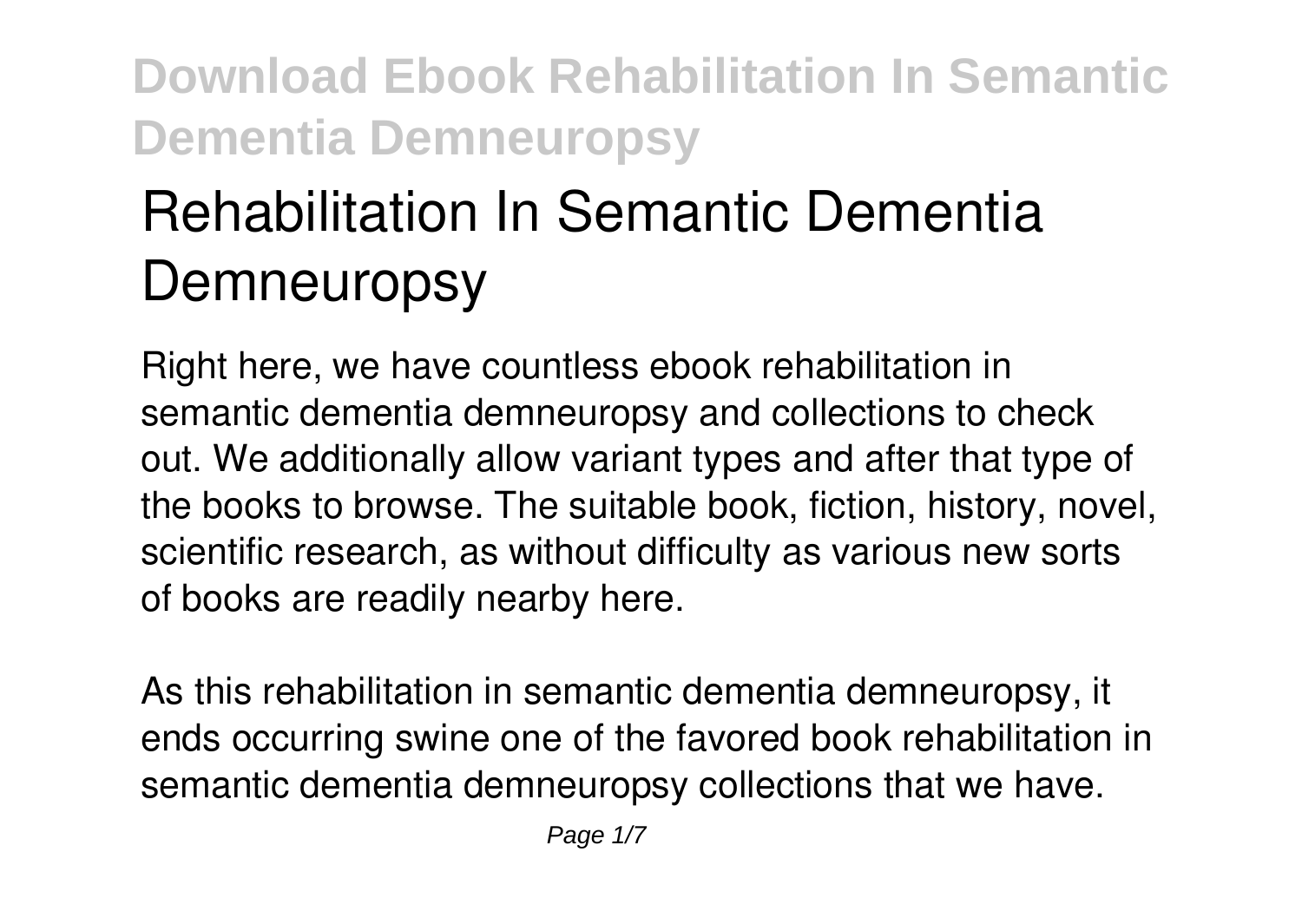This is why you remain in the best website to look the unbelievable book to have.

Rehabilitation In Semantic Dementia Demneuropsy [15] Naming is typically impaired in dementia, and the types of errors can be informative. Phonemic or semantic errors ... Toronto Rehabilitation Institute, Toronto, ON. Competing Interest ...

### Assessment of Language Function in Dementia

The elements to obtain in the history are no different from those taken in a history of a person with typical Alzheimer's dementia and ... loss of linguistic and/or semantic knowledge, rather ...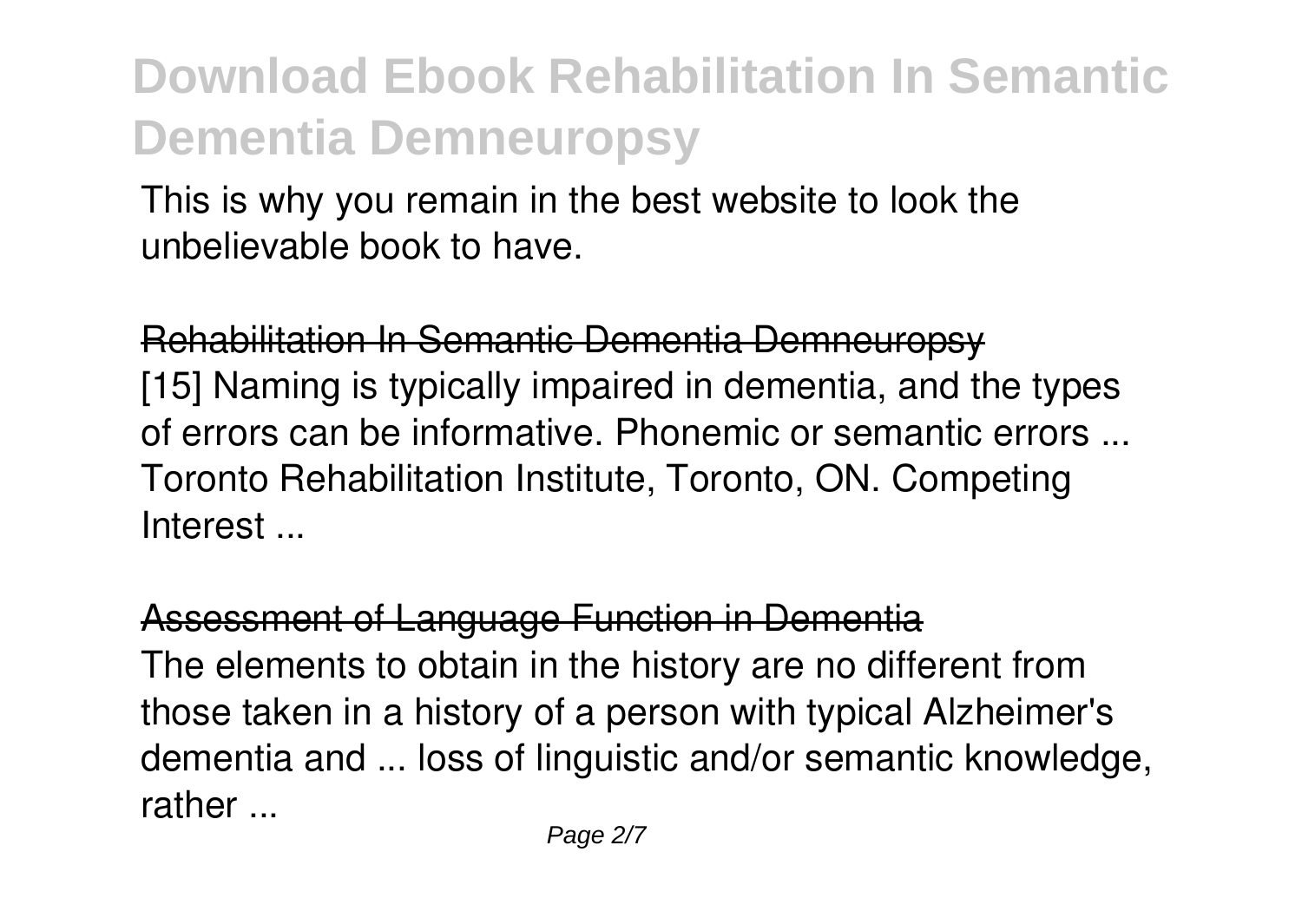### Assessment of Language Function in Dementia

Dementia is amongst the greatest challenges facing the medical profession as the population ages. Accurate diagnosis is essential as many rarer forms of the disease are treatable if recognized early.

### Case Studies in Dementia

My main subspecialty interest is in dementia. Research interests My research interests are into developing noninvasive scalable diagnostic tests for early dementia or cognitive impairment. I am ...

Daniel Blackburn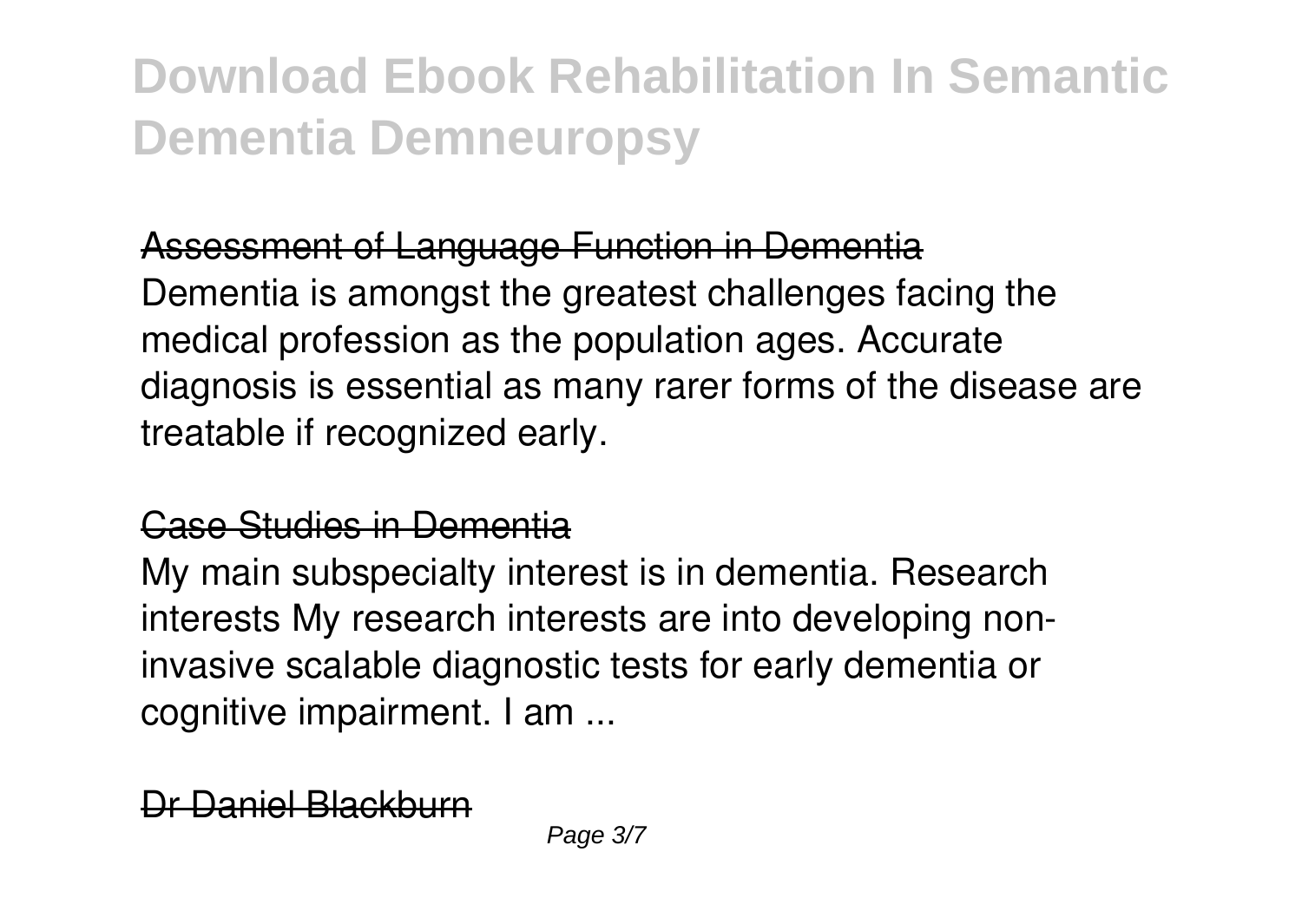Geukes, S., Gaskell, M.G., & Zwitserlood, P. (2015). Stroop effects from newly learned color words: effects of memory consolidation and episodic context. Frontiers in ...

#### Prof. Dr. Pienie Zwitserlood

Much of his work investigates the nature of atypical interaction, in particular social interactions involving people with acquired brain damage such as aphasia and the communicative impairments ...

#### Professor Ray Wilkinson

Acceptance and Commitment Therapy: A Transdiagnostic Behavioral Intervention for Mental Health and Medical Conditions. Neurotherapeutics : the journal of the American Page 4/7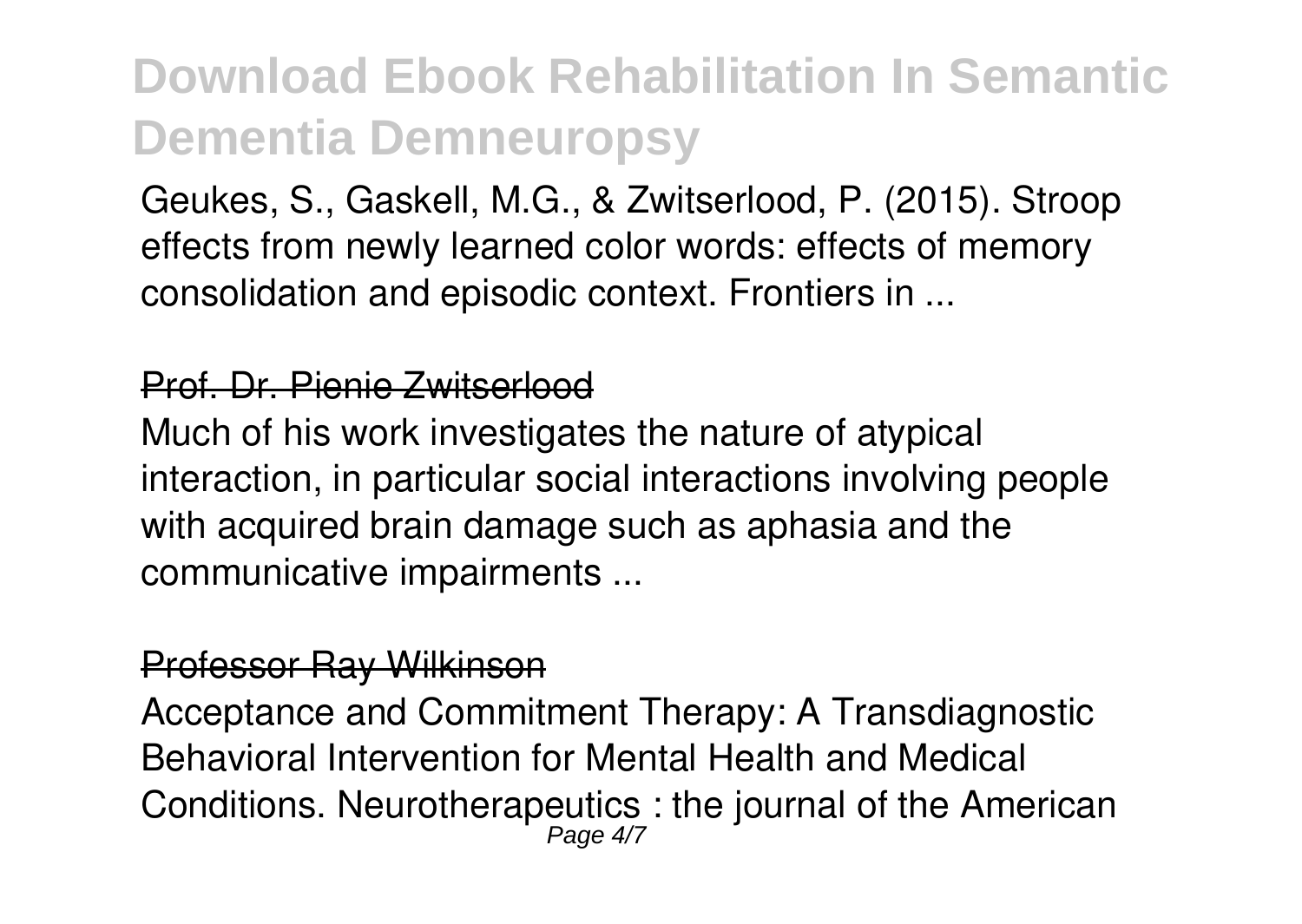Society for Experimental ...

### Act on Health Publications

Unlike other kinds of aphasias, primary progressive aphasia is a form of dementia that progressively damages brain regions associated with language. The condition is marked by obvious difficulties ...

### What Is Aphasia?

Exploit semantic reasoning and classification for activity inferencing ... of chronic conditions such as Chronic Obstructive Pulmonary Disease (COPD) and Dementia will continually increase. One ...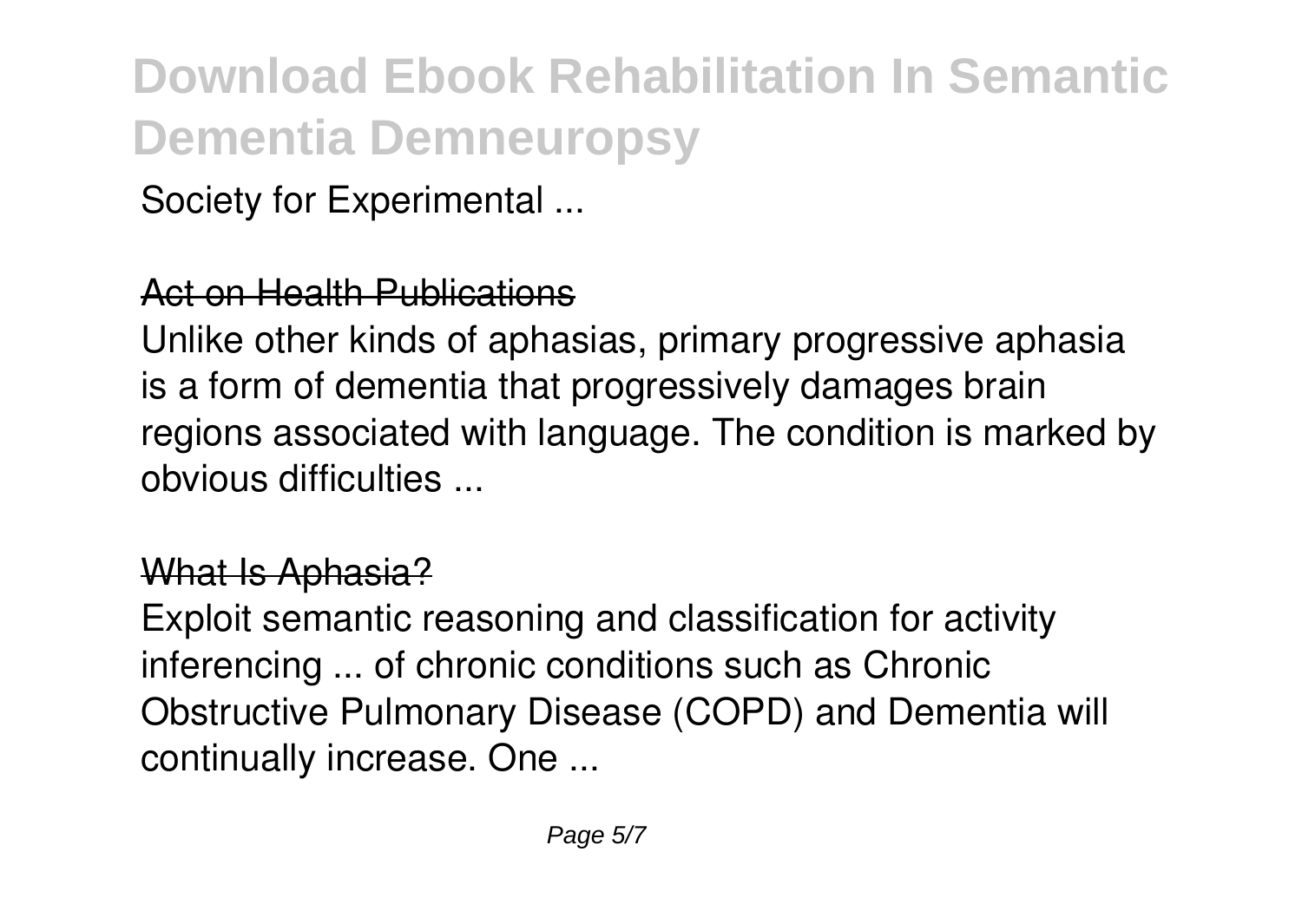### Smart Environments Research Themes

This calls for semantic interoperability, which lets the information management systems interpret as well as derive insights through shared data. This would help in proper tracking of patients ...

### The Fine Medical Wire Market To Ride On Technologica Advancements

recognition and semantic/know-ledge based personalised assistance provisioning. In addition to having extensive technical expertise the group has been involved in supporting the evaluation and ...